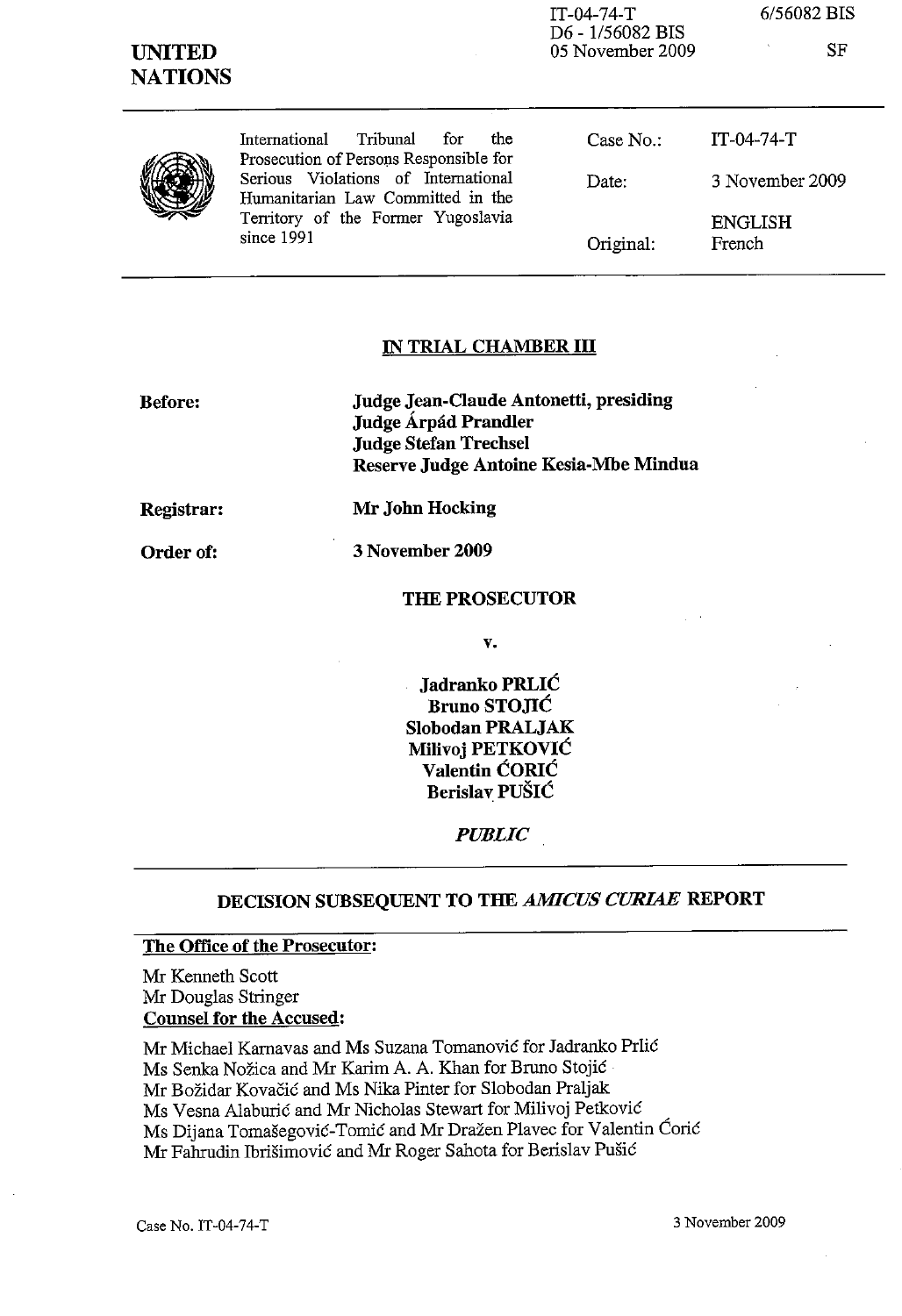**TRIAL CHAMBER ill** ("Chamber") of the International Tribunal for the Prosecution of Persons Responsible for Serious Violations of International Humanitarian Law Committed in the Territory of the Former Yugoslavia since 1991 ("Tribunal"),

**NOTING** the "Order Appointing an *Amicus Curiae"* rendered confidentially by the Chamber on 3 July 2009 ("Order of 3 July 2009"),

**NOTING** the "Order Amending the Appointment of an *Amicus Curiae"* rendered publicly by the Chamber on 15 July 2009 ("Order of 15 July 2009"),

**NOTING** the "Advisory Opinion of *Amicus Curiae* Disciplinary Council of the Association of Defence Counsel of the ICTY" filed publicly by the Disciplinary Council of the Association of Defence Counsel on 13 August 2009,

**NOTING** the "Second Order Appointing an *Amicus Curiae"* rendered publicly by the Chamber on 25 August 2009 ("Order of 25 August 2009"),

**NOTING** the appointment by the Registry of the Tribunal of Mr Giuseppe Battista as *amicus curiae* on 28 August 2009,

**NOTING** the "Order on *Amicus Curiae* Request to Extend Deadline" rendered publicly by the Chamber on 23 September 2009,

**NOTING** the ''Legal Opinion - *Amicus Curiae* Response to the Chamber's Questions Following the Order Appointing an *Amicus Curiae* of 25 August 2009" filed publicly by Mr Battista on 6 October 2009 ("Report"),

**CONSIDERING** that, in the Order of 25 August 2009, the Chamber requested that the Registry appoint an *amicus curiae* capable of investigating the facts described in the Order of 3 July 2009 and asked the *amicus curiae* who was to be appointed to respond to the questions asked by the Chamber in its Orders of 3 and 15 July  $2009$ ,<sup>1</sup> namely:

To what extent may a violation, misconduct or contempt, within the meaning of the Code of Conduct for attorneys practicing before the International Tribunal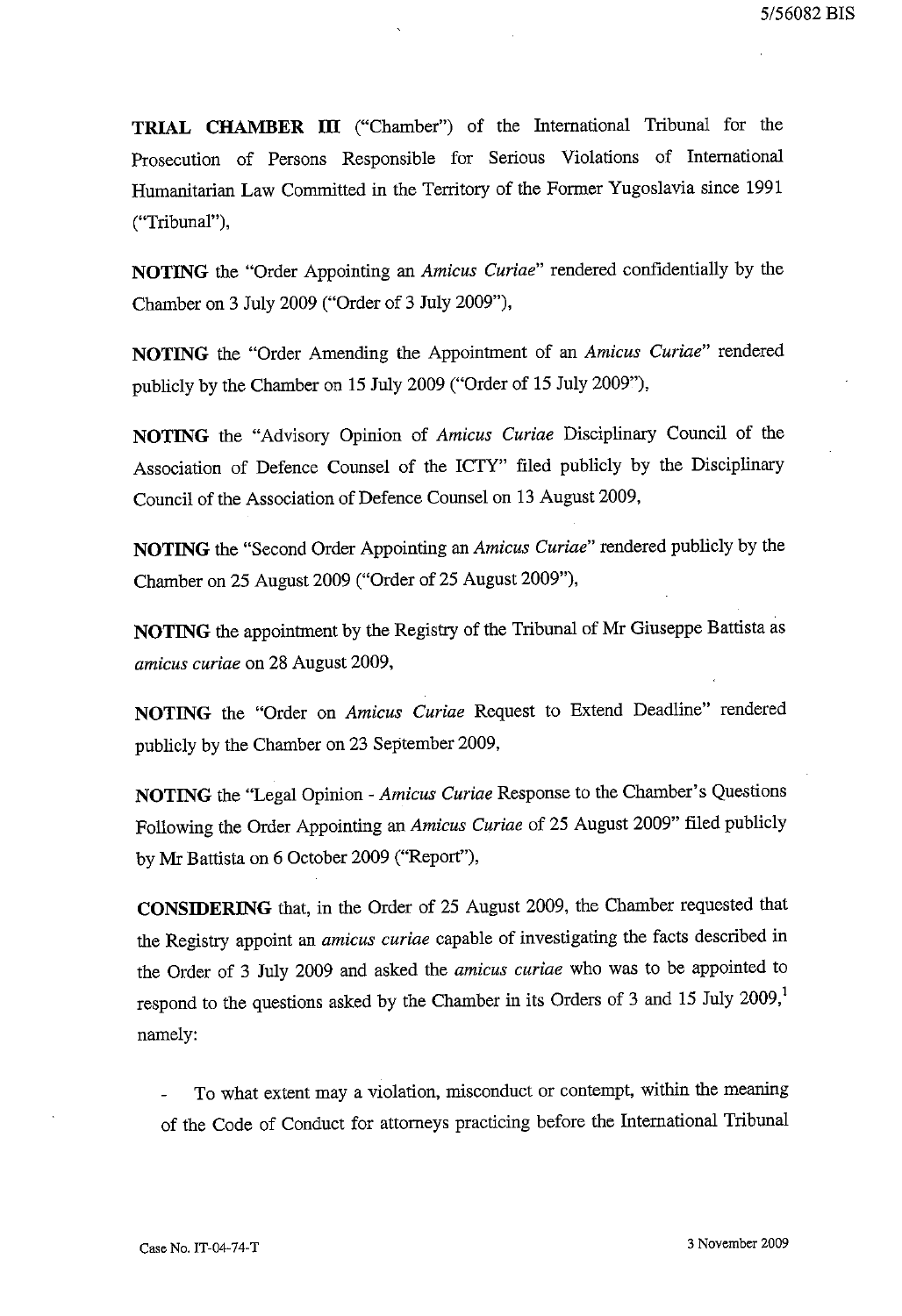("Code of Conduct") and/or the Rules of Procedure and Evidence ("Rules"), be constituted by the fact that a Defence Counsel repeatedly refuses to disclose to the Chamber and the parties the sources of documents requested for admission by way of written motion, on the ground that the safety of the sources would, in general, be jeopardized by such disclosure?

To what extent may a violation, misconduct or contempt, within the meaning of the Code of Conduct and/or the Rules, be constituted by the fact that this Counsel ultimately discloses the identity of some of these sources, after several reminders from the Chamber, without giving any satisfactory explanation justifying this late disclosure, and without seeking any request for protective measures for these sources?

To what extent may a violation, misconduct or contempt on the part of the Defence Counsel, within the meaning of the Code of Conduct and/or the Rules, be constituted by the fact that some of these sources ultimately turn out to be witnesses for the Prlic Defence who testified in open session in the absence of any protective measures, several months before the request, by way of written motion, for the admission of the documents at issue?

**CONSIDERING** that in his Report, the *amicus curiae* examined the documents and facts submitted for his investigation that were associated with the questions raised by the Chamber and concluded that the facts did not establish that Mr Karnavas acted out of *mala fides* or wished to impede or prejudice the Chamber's work as described in its three questions, $2$ 

**CONSIDERING** that the *amicus curiae* consequently concludes that there was no indication of misconduct, a violation or contempt with regard to the facts relating to the initiatives of Mr Karnavas, $3$ 

**CONSIDERING** that the Chamber takes note of the Report and its conclusions,

**CONSIDERING** that the Chamber notes, in particular, the *amicus curiae's* opinion according to which, by seeking to keep their sources anonymous despite the fact that

 $<sup>1</sup>$  Order of 25 August 2009, pp. 5 and 6.</sup>

 $2$  Report, paras 90, 97, 103 and 104.

<sup>&</sup>lt;sup>3</sup> Report, para. 104.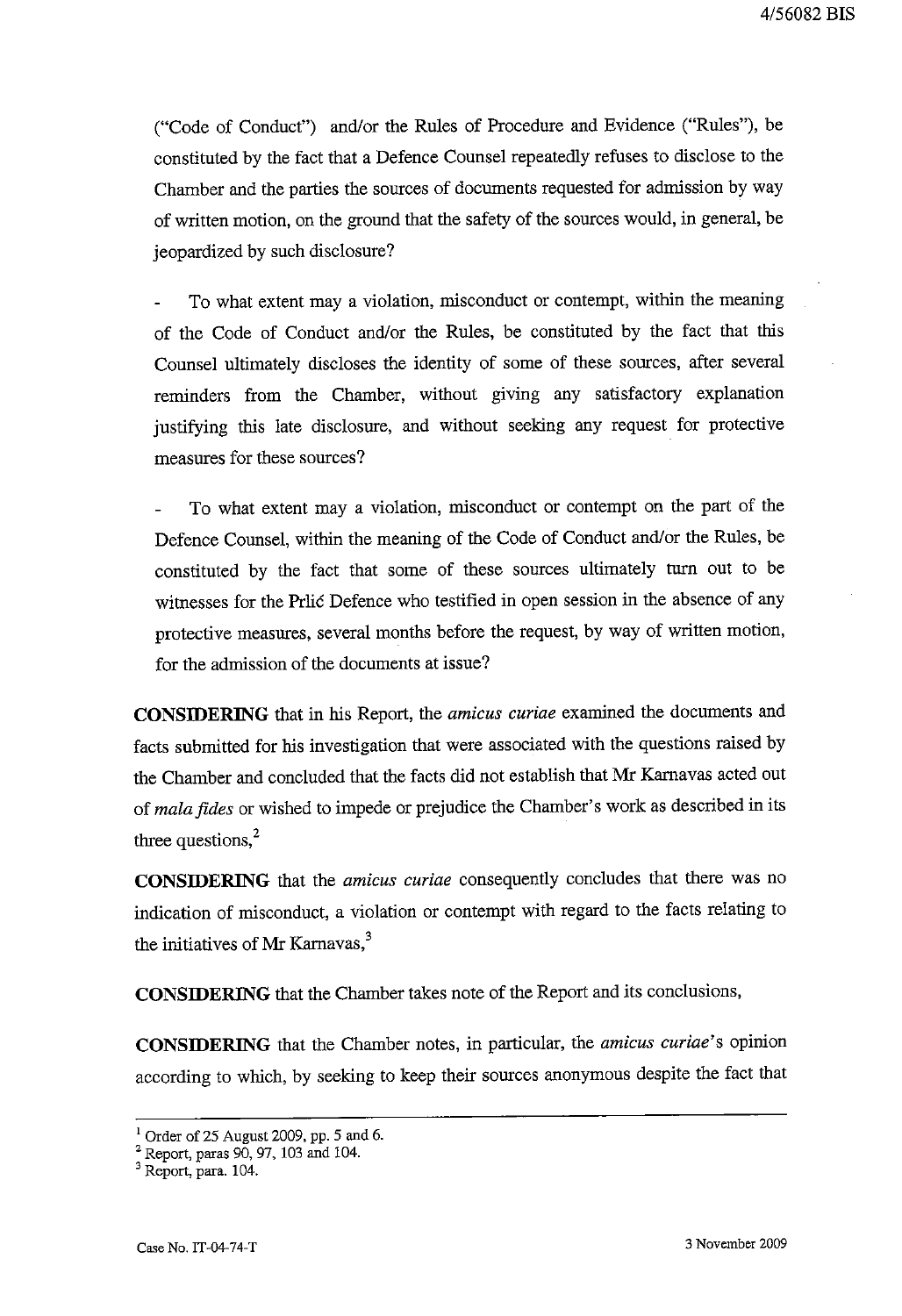the Rules and provisions set down in the Chamber's guidelines make no provision for this procedure, the Prlic Defence did not cause prejudice to the Office of the Prosecutor, or to the other parties at the trial at the stage of the motion for admission of documentary evidence,<sup>4</sup>

**CONSIDERING** that the Chamber also notes that the *amicus curiae,* in reaching his conclusions, took into account the fact that the Prlic Defence submitted that the Chamber has the discretionary power to decide whether or not to admit evidence that, *prima facie,* does not present sufficient indicia of reliability due to the anonymity of its sources, and that the Prlic Defence knew that by using pseudonyms instead of the names of the sources, their motion to admit documents might be denied,<sup>5</sup>

**CONSIDERING** that the Chamber however questions other parts of the Report and notably the link between the *amicus curiae's* observations with regard to Rule 70 CB) of the Rules, as set forth in paragraph 82 of his Report, and this particular case submitted to be investigated by the *amicus curiae,* 

**CONSIDERING** that, indeed, Rule 70 (B) of the Rules allows for the disclosure of the identity of a piece of infonnation provided on a confidential basis or a source on condition that not only the source consents to this, but also such infonnation and sources may only be used as evidence after prior disclosure to the accused, while in this particular case the Motion was aimed at requesting the admission of confidential infonnation without revealing and disclosing its source to the other parties and the Chamber,

**CONSIDERING** that, consequently, the reference to Rule 70 CB) of the Rules in the context of the question asked by the Chamber is not justified,

**CONSIDERING** furthennore that it surprises the Chamber that, in response to the third question asked by the Chamber in its Orders of 3 and 15 July 2009, the *amicus*  curiae, in reference to Mr Karnavas's intention, presents it from the point of view of two alternative options, namely, "Was his aim to mislead the Chamber into committing an error or to respect an agreement that he had with a witness or a source

<sup>4</sup> Report, para. 86 (underligned in the text).

<sup>&</sup>lt;sup>5</sup> Report, paras 88 and 89.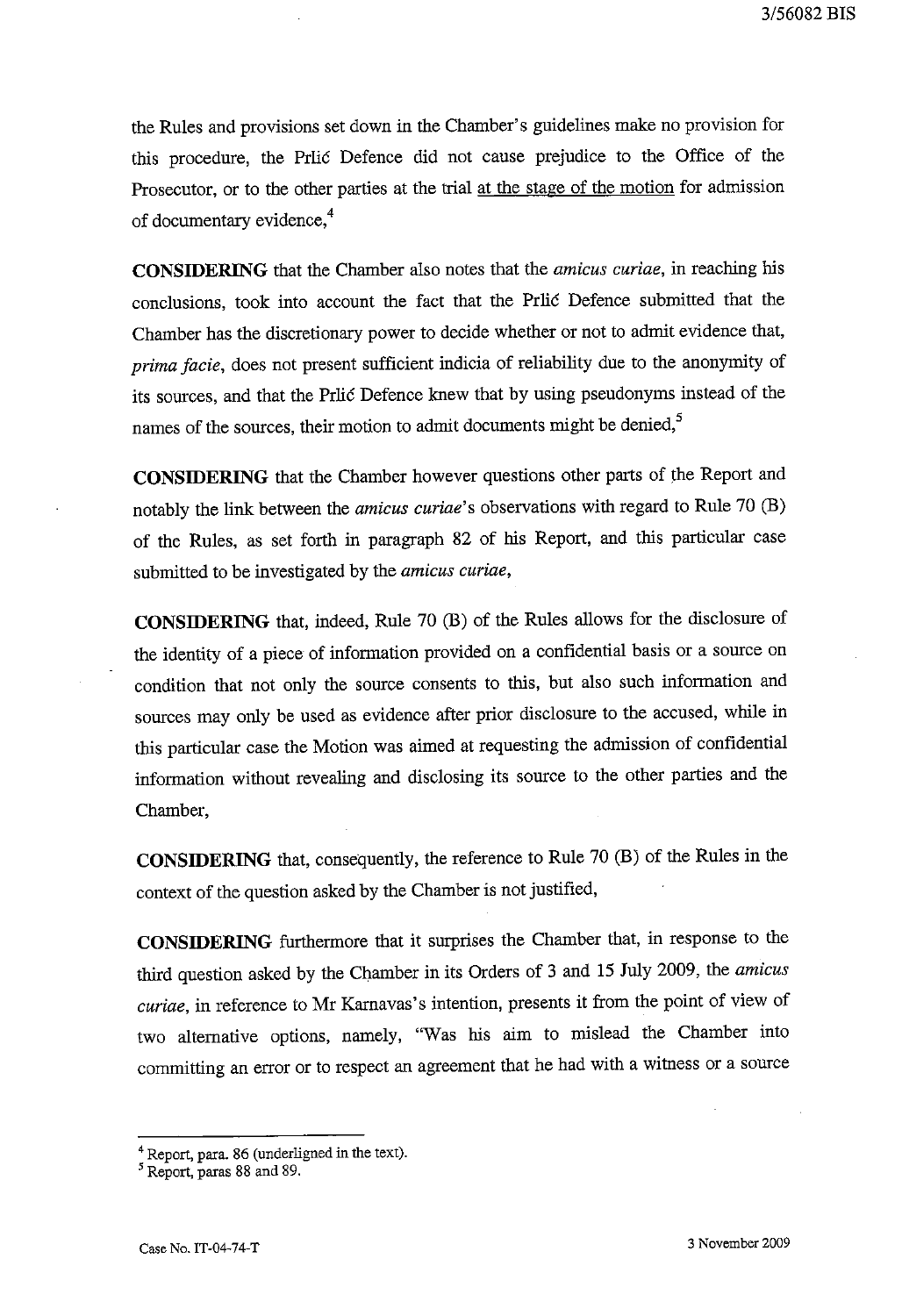of information?"<sup>6</sup> whereas theoretically a person can simultaneously intend to protect its sources and, with this aim in mind, mislead a Trial Chamber,

**CONSIDERING** that the intention to protect the sources cannot, in any case, legitimise actions that would mislead a Chamber,

**CONSIDERING,** however, that the Chamber's concerns on the above-mentioned two points do not undermine the presumption that Mr Kamavas acted in good faith,

**CONSIDERING** that consequently, the Chamber decides to close the case file opened against Mr Kamavas,

**CONSIDERING** that the Chamber takes this opportunity to recall the obligation that is incumbent upon each counsel to perform his or her duties in accordance with the relevant provisions of the Statute of the Tribunal, the Rules and the Code of Conduct,

**CONSIDERING** that, in the context of the supervision required to properly facilitate the work of the Chamber, the Chamber will continue to ensure that these provisions are correctly implemented,

## **FOR THE FOREGOING REASONS,**

**PURSUANT TO** Rule 74 of the Rules,

**TAKES NOTE** of the Report,

**DECIDES** to close the case file against Mr Karnavas.

Done in English and in French, the French version being authoritative.

 $6$  Report, para. 101.